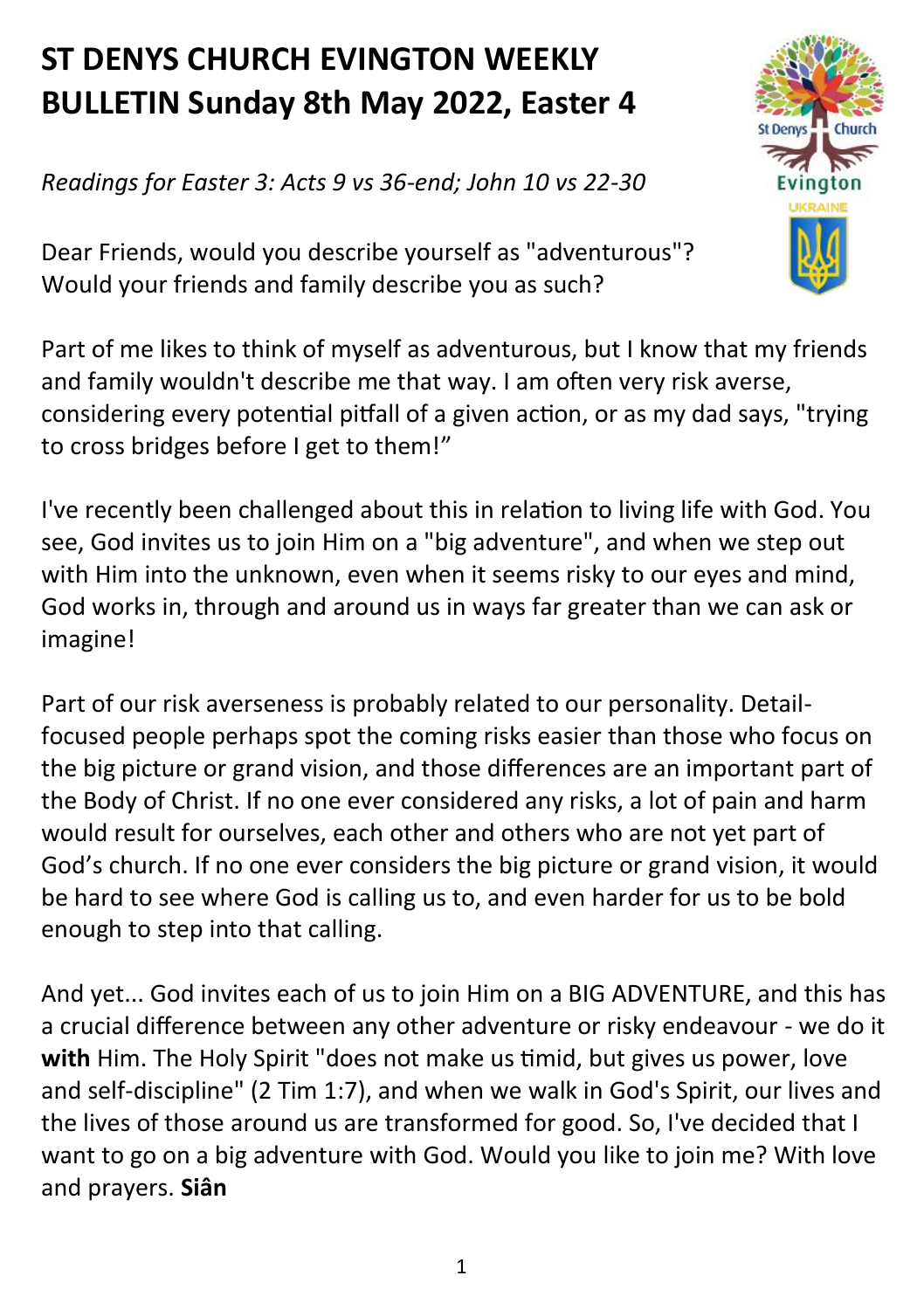## **COMING UP AT ST DENYS THIS WEEK:**

**Sunday 8th May 10am Traditional Holy Communion** in church and on Zoom (ID: 820 0369 6332**;** password available from Qyan)

**Sunday 8th May 3pm Informal Worship** in church

**Tuesday 10th 7.30pm Cruse Bereavement Group** meet in the Parish Centre **Wednesday 11th 7pm Annual Parochial Church Meeting (APCM)** in church **Thursday 12th 7pm Evington History & Heritage Group** meet in the Centre. **Friday 13th 10am Musical Toddlers Group** meet in the Parish Centre **Friday 13th 7pm Youth Group** meet in the Parish Centre **Saturday 14th 2pm Wedding of Katie and Chris** in church

**Morning Prayer** Monday, Tuesday, Wednesday and Thursday, 9am in church.

**DIAL-ST-DENYS:** Call **0116 4647540** to hear parts of last Sunday's service. Call **0116 4647740** to hear a **Walk With Wonder**

**CONNECT Women's Breakfast** Connect, Equip & Release Women; What a great opportunity to come together as women to have some time to Connect with God & Connect with each other and receive some teaching from the Connect team.

Cost: £10.00 (plus booking fee) Includes breakfast.

In Leicester City centre (address on eventbrite, or talk with Sian) 8.30am-11am, Saturday 28th May.

Register:

[https://www.eventbrite.co.uk/e/connect](https://www.eventbrite.co.uk/e/connect-womens-breakfast-tickets-315399988857)-womens-breakfast-tickets-[315399988857](https://www.eventbrite.co.uk/e/connect-womens-breakfast-tickets-315399988857)

(please email [connect@legacyministriesint.org](mailto:connect@legacyministriesint.org) with any dietary requirements)

Sian will be going, so if you are interested but not sure, or aren't confident about booking online, please contact Sian. Spaces are limited, so early booking is needed.



 $\frac{1}{2}$  **Sunday 8th May 10am** is the first traditional Holy Communion  $\mathcal{L}$  service in our new pattern of services. It would be lovely if we could have a group of singers/choir to sing during the distribution of communion. We had singers last week at Matins to great

success! If you would like to sing, please arrive at the church at 9.30am for a short practise. Thank you. **Anthony**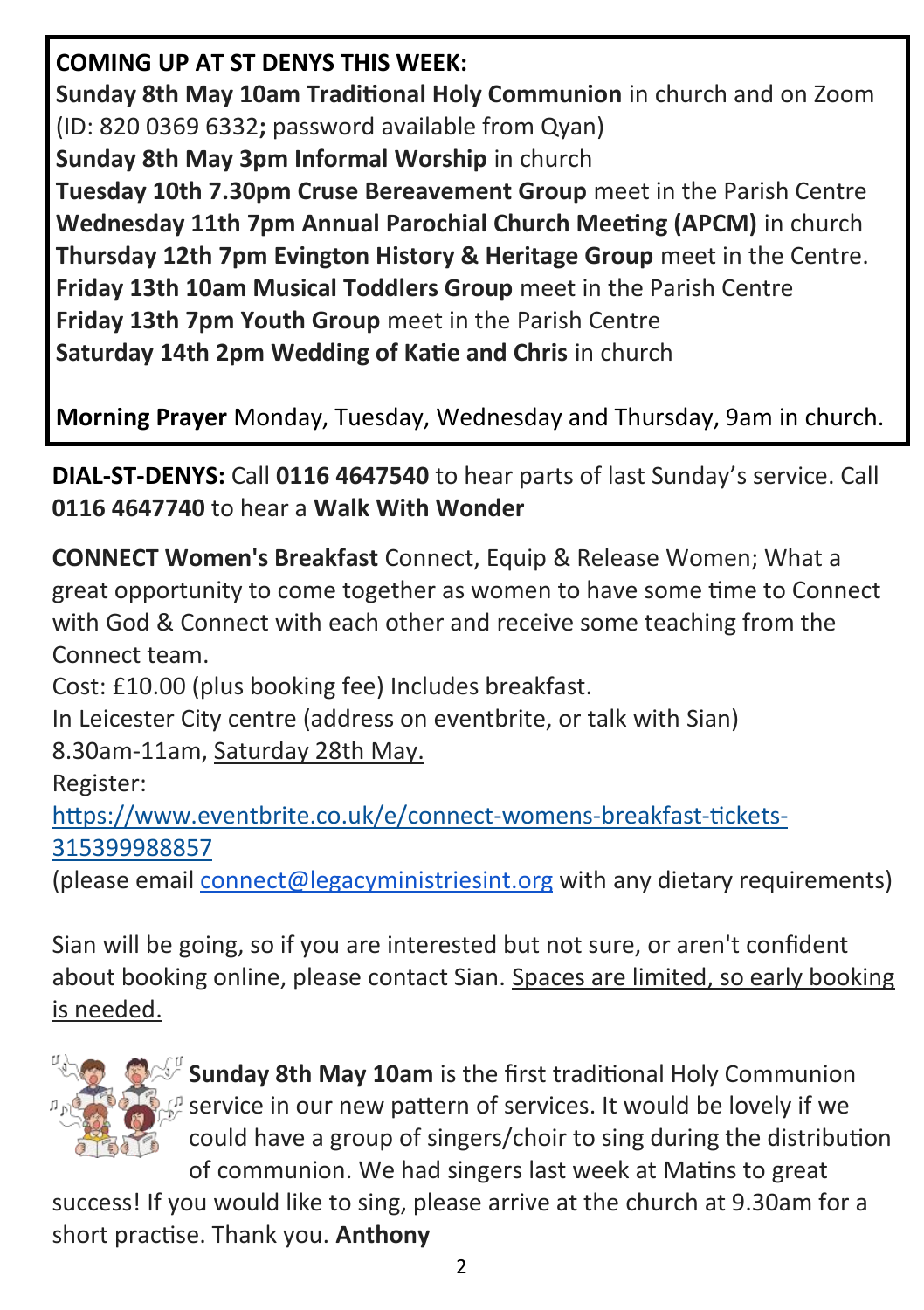**Jubilee Party** Our final planning meeting will be on Sunday 8<sup>th</sup> May at 11am after the morning service. Please come along if you have volunteered to help with something. We still need volunteers to help with the setting up and to do a shift on the stalls. We will also need cakes and plants nearer the time. Please send your memories of the 1950s (long or short; with or without photos) to Janette [janpears13@aol.com](mailto:janpears13@aol.com) so she can put together a display. If you don't have access to email, you can write them out and leave them in a marked envelope in church. Janette would also like help from someone with a large car to collect documents from the records office on  $31<sup>st</sup>$  May. Please contact Janette or Anthony if you can help. Thank you.

**Annual Parochial Church Meeting (APCM) Wednesday 11th May, 7pm**  $\ddot{\mathbf{w}}$  in church, followed by refreshments (if you can help with this, please speak to Anthony), then a presentation and discussion about the future for St Denys in light of the new Diocesan framework and Shape by God Together process. All are welcome to be part of the conversation. Please bring with you your copy of the Annual Report and Accounts. Please note that if you cannot attend in person, you can tune in via Zoom ID 820 0369 6332 (usual passcode) to observe only, but you won't be allowed to vote on matters. If you have any questions, please submit them to Elizabeth Rudge: [elizabeth@rudges.org.uk](file:///C:/Users/offic.DESKTOP-1ISB6CK/OneDrive/Desktop/Documents/Bulletin) by Tuesday evening. The up to date list of those people who are on the Electoral Roll is now available for inspection on the church porch noticeboard.

**Annual Sponsored Walk** Saturday 14th May 2022 This year, we will begin in Woodhouse Eaves and walk through the picturesque Charnwood Forest. We will be joined by a group from St. Anne's Church, Western Park. Please see full details in the article attached to last weeks bulletin. Many thanks.



**Crucifer at Sunday Morning Services 10am** We would like to have someone to carry the cross at the beginning and end of Sunday morning services. If you would like to fulfil this role, please be at church by 9.45am at the latest and Anthony will guide you as to what to do.

for Nigel and Alison, please give it to our Treasurer Michael White, in a marked<br>causelase, Manuthaelis **Nigel Rostock's last service** with us will be on Sunday 29th May at 10am the only service in church that day. If you would like to contribute to a parting gift envelope. Many thanks.